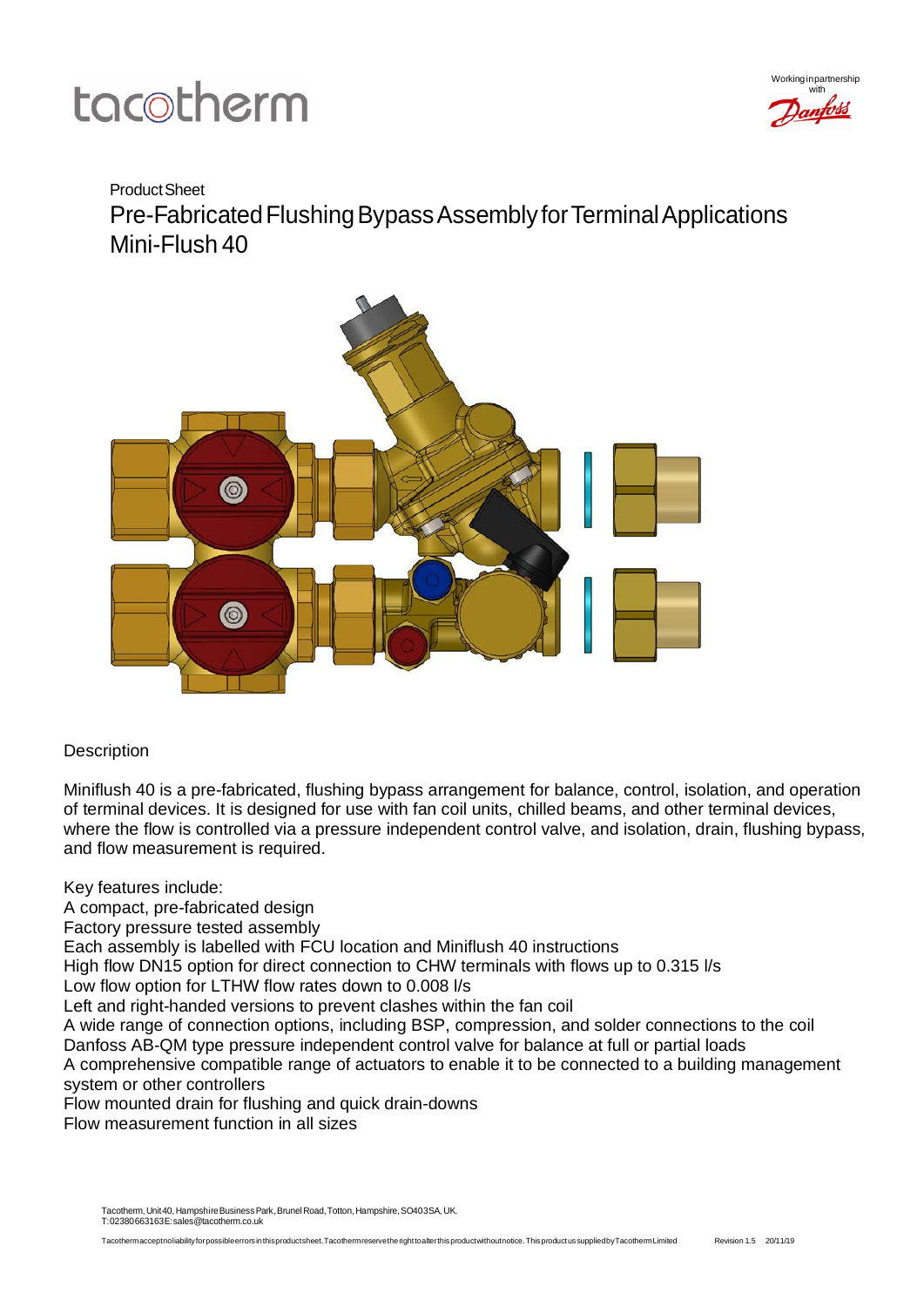

Schematic and Design



|  | Schematic Symbol Guide |  |
|--|------------------------|--|
|--|------------------------|--|

AB-QM -Pressure Independent Control Valve (actuator supplied separately)<br>DOC - Drain point DOC -Drain point<br>IV -Isolation va -Isolation valve MS -Measuring station

### **Ordering**

| Type                  | Position of Terminal | Nominal Valve Recommended<br>Flow Rate I/h | $Q$ Max $(l/h)$ | Recommended<br>$Q$ Min $(I/h)$ | OrificekVs | Connection<br>Size | Connection<br>Type<br>Pipework | Connection<br>Type<br>Terminal | Actuator<br>Type<br>Modulating | Actuator<br>Type 3-Point | Actuator<br>Type<br>Thermic |
|-----------------------|----------------------|--------------------------------------------|-----------------|--------------------------------|------------|--------------------|--------------------------------|--------------------------------|--------------------------------|--------------------------|-----------------------------|
| Miniflush 40 10LF0.3  | LeftHanded           | 150                                        | 60              | 30                             | 0.3        | 3/4" BSP           | Internal<br>Threaded           | Solder                         | AME <sub>110NL</sub>           | AMV 110NL                | TWA-Z                       |
| Miniflush 40 15LF0.6  | LeftHanded           | 275                                        | 90              | 60                             | 0.6        | 3/4" BSP           | Internal<br>Threaded           | Solder                         | AME <sub>110NL</sub>           | AMV 110NL                | TWA-Z                       |
| Miniflush 40 15LF0.9  | LeftHanded           | 275                                        | 230             | 90                             | 0.9        | 3/4" BSP           | Internal<br>Threaded           | Solder                         | AME <sub>110NL</sub>           | AMV 110NL                | TWA-Z                       |
| Miniflush 4015 2.1    | LeftHanded           | 450                                        | 450             | 230                            | 2.1        | 3/4" BSP           | Internal<br>Threaded           | Solder                         | AME <sub>110NL</sub>           | AMV 110NL                | TWA-Z                       |
| Miniflush 4015HF 4.0  | LeftHanded           | 1135                                       | 600             | 450                            | 4.0        | 3/4" BSP           | Internal<br>Threaded           | Solder                         | AME <sub>110NL</sub>           | AMV 110NL                | TWA-Z                       |
| Miniflush 40 15HF 5.6 | LeftHanded           | 1135                                       | 1135            | 600                            | 5.6        | 3/4" BSP           | Internal<br>Threaded           | Solder                         | AME <sub>110NL</sub>           | AMV 110NL                | TWA-Z                       |
| Miniflush 40 10LF0.3  | <b>Right Handed</b>  | 150                                        | 60              | 30                             | 0.3        | 3/4" BSP           | Internal<br>Threaded           | Solder                         | AME <sub>110NL</sub>           | AMV 110NL                | TWA-Z                       |
| Miniflush 40 15LF0.6  | <b>Right Handed</b>  | 275                                        | 90              | 60                             | 0.6        | 3/4" BSP           | Internal<br>Threaded           | Solder                         | AME <sub>110NL</sub>           | AMV 110NL                | TWA-Z                       |
| Miniflush 40 15LF0.9  | <b>Right Handed</b>  | 275                                        | 230             | 90                             | 0.9        | 3/4" BSP           | Internal<br>Threaded           | Solder                         | AME <sub>110NL</sub>           | AMV 110NL                | TWA-Z                       |
| Miniflush 40 15 2.1   | <b>Right Handed</b>  | 450                                        | 450             | 230                            | 2.1        | 3/4" BSP           | Internal<br>Threaded           | Solder                         | AME <sub>110NL</sub>           | AMV 110NL                | TWA-Z                       |
| Miniflush 40 15HF 4.0 | <b>Right Handed</b>  | 1135                                       | 600             | 450                            | 4.0        | 3/4" BSP           | Internal<br>Threaded           | Solder                         | AME <sub>110NL</sub>           | AMV 110NL                | TWA-Z                       |
| Miniflush 4015HF 5.6  | <b>Right Handed</b>  | 1135                                       | 1135            | 600                            | 5.6        | 3/4" BSP           | Internal<br>Threaded           | Solder                         | AME <sub>110NL</sub>           | AMV 110NL                | TWA-Z                       |

#### Notes:

-The recommended flow rates are to enable accurate measurement of flow

-Actuatorsneedtobeorderedseparately

-Options are available for connection to the pipework and terminal. Please discuss with your representative prior to ordering

Tacotherm, Unit40, Hampshire Business Park, Brunel Road, Totton, Hampshire, SO403SA, UK. T:02380663163E[:sales@tacotherm.co.uk](mailto:sales@tacotherm.co.uk)

Tacothermacceptnoliabilityforpossibleerrorsinthisproductsheet.Tacothermreservetherighttoalterthisproductwithoutnotice.ThisproductussuppliedbyTacothermLimited Revision 1.5 20/11/19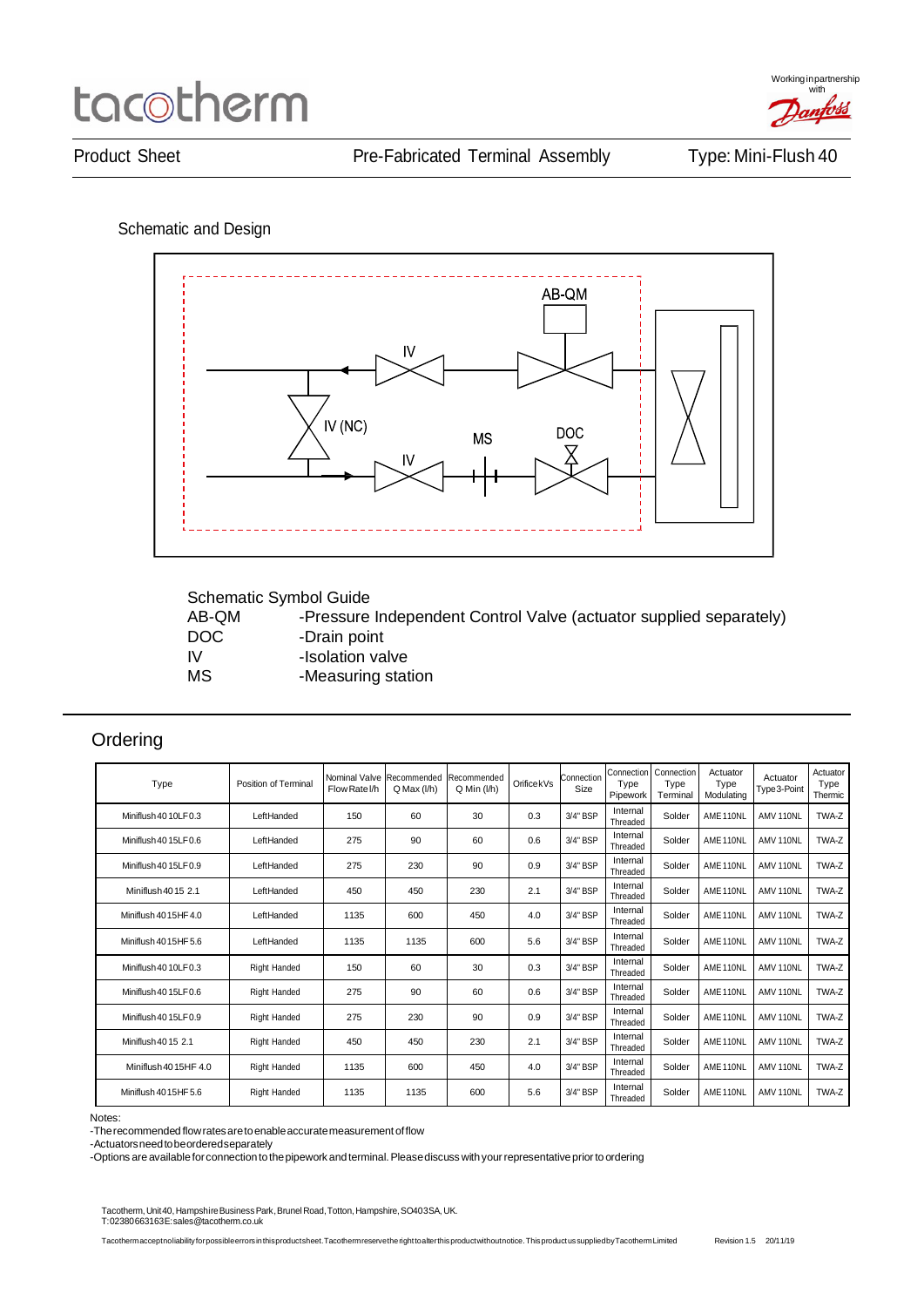Workinginpartnership with

### Operational Modes

#### **Supply**

This is the normal operation of the Mini-flush, with flow going through terminal, and out through the return, back to the system. The AB-QM valve will balance by limiting the flow to the coil, and the actuator will control flow as per the temperature requirement.



ெ

#### Flushing

During system flushing, the terminal will be isolated, but a flow around the main system is required. To enable bypassing we have positioned a flushing bypass within the Mini- flush assembly, which can open a link between flow and return, to enable mainline system flow for flushing.

#### Back Flushing

To enable flushing through the terminal, the return can be opened, with the flow and bypass isolation valves closed. The drain is then opened, to allow flow through the coil, and any coil debris will be released through the flow side drain point.

#### **Isolation**

For a variety of reasons, it may be required to completely isolate the terminal. For this we can isolate the flow and return, and close the bypass, to remove all flow through the coil and bypass.

Tacotherm, Unit 40, Hampshire Business Park, Brunel Road, Totton, Hampshire, SO403SA, UK. T:02380663163E[:sales@tacotherm.co.uk](mailto:sales@tacotherm.co.uk)





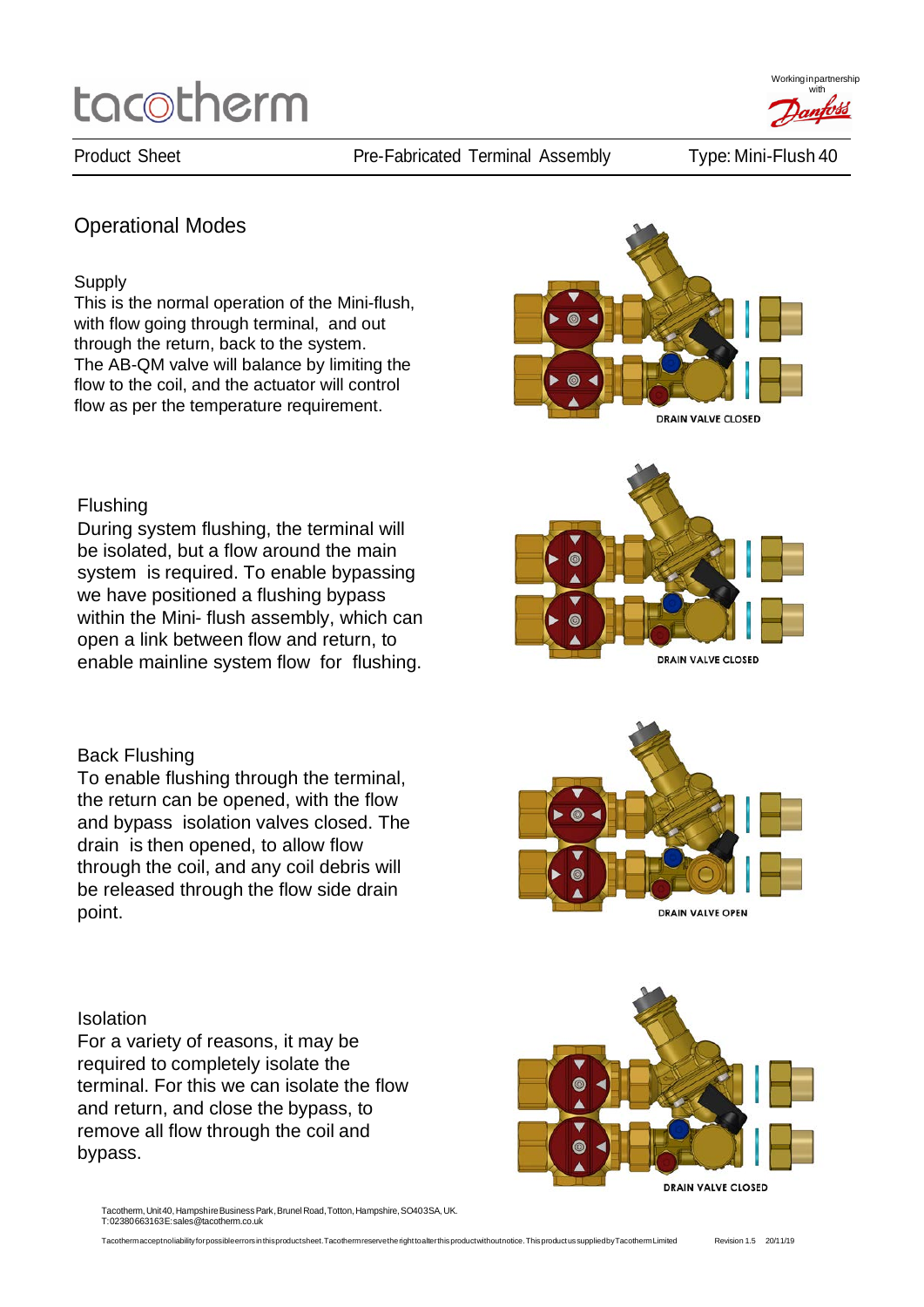#### Pressure Independent Control Valve Specification

#### **Description**

The precise flow control performance of the AB-QM with a Danfoss actuator provides increased comfort and superior Total Cost of Ownership because of savings made on:

- Efficient energy transfer and minimal pumping costs since there are no overflows at partial loads because of the exact pressure independent flow limitation.
- Smaller pump investments and lower energy consumption as the pump head needed are lower than in the traditional setup. With the built-in test plugs, it is easy to troubleshoot and find the optimal setpoint for the pump.
- Reduced movements of the actuator since the built-in differential pressure controller ensure the pressure fluctuations do not influence the room temperature.
- Achieving a stable temperature in a room leading to a lower average temperature at the same comfort level.
- Minimal flow complains as the valve performs as designed.
- Minimal blockage complains as the membrane design makes AB-QM less susceptible to blockage than a cartridge type constriction.
- Trouble-free segmentation of the building project. When sections of a project are finished, they can normally not be handed over to the customer with a fully functional HVAC installation. However, the AB-QM with a Danfoss actuator will automatically control the flow, even when other parts of the installation are still unfinished. It's not needed to adjust the AB-QM after finalisation of the project.
- Commissioning costs, the costs are close to zero because of a convenient setting procedure without the need for flow charts, calculations, or measuring equipment. The AB-QM valves can be set to a precise design value even when the system is up and running.
- Halved mounting costs as the AB-QM valve covers two functions, Balancing & Control

#### Operation of the AB-QM Balancing and Control Valve Differential pressure controller DPC

The differential pressure controller maintains a constant differential pressure across the control valve. The pressure difference ΔpCv (P2-P3) on the membrane is balanced with the force of the spring. Whenever the differential pressure across the control valve changes (due to a change in available pressure, or movement of the control valve) the hollow cone is displaced to a new position which brings a new equilibrium and therefore keeps the differential pressure at a constant level.

#### Control valve Cv

The control valve has a linear characteristic. It features a stroke limitation function that allows adjustment of the Kv value. The percentage marked on the scale equals the percentage of 100 % flow marked on the pointer. Changing the stroke limitation is done by lifting the locking mechanism and turning the top of the valve to the desired position, shown on the scale as a percentage. A blocking mechanism automatically prevents unwanted changing of the setting.

#### **Design**

- 1. Spindle
- **Stuffing box**  $2.$
- $3.$ Pointer
- $\overline{4}$ . Control valve's cone
- $5.$ Membrane
- **Main spring** 6.
- $\mathbf{z}$ Hollow cone (pressure controller)
- 8. Vulcanized seat (pressure controller)



Tacotherm, Unit 40, Hampshire Business Park, Brunel Road, Totton, Hampshire, SO403SA, UK. T:02380663163E[:sales@tacotherm.co.uk](mailto:sales@tacotherm.co.uk)

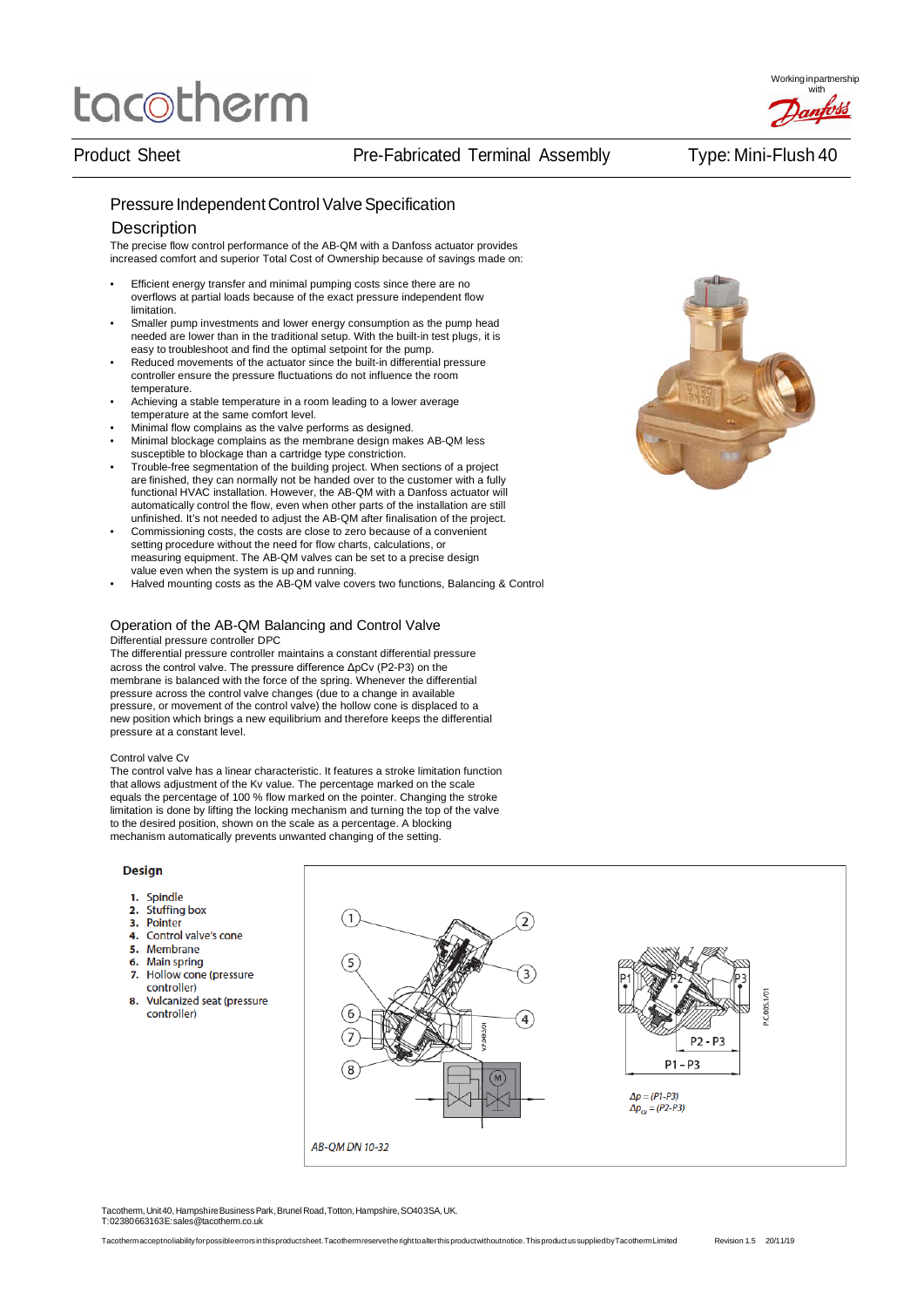

#### PICV Technical Details

| Size                                  |                                                                                                           | 10LF  | 15LF                  | 15      | 15HF  |  |
|---------------------------------------|-----------------------------------------------------------------------------------------------------------|-------|-----------------------|---------|-------|--|
| Flow Range I/s                        | <b>Nom</b>                                                                                                | 0.042 | 0.076                 | 0.125   | 0.315 |  |
|                                       | Min                                                                                                       | 0.008 | 0.015                 | 0.025   | 0.063 |  |
| <b>Standard Setting Range</b>         | 20-100%                                                                                                   |       |                       |         |       |  |
| <b>Starting Differential Pressure</b> | kPa                                                                                                       | 16    | 16                    | 16      | 35    |  |
| <b>Max Differential Pressure</b>      | Bar                                                                                                       | 6     | 6                     | 6       | 6     |  |
| Control Range                         | 1:1000                                                                                                    |       |                       |         |       |  |
| <b>Control Characteristic</b>         | Linear/Logarithmic with actuator                                                                          |       |                       |         |       |  |
| Leakage Rate                          | Novisibleleakage                                                                                          |       |                       |         |       |  |
|                                       | Water and water mixtures for closed heating and cooling systems according to plant type I for DIN EN14868 |       |                       |         |       |  |
| Flow Medium                           |                                                                                                           |       |                       |         |       |  |
| <b>Pressure Rating</b>                | <b>PN</b>                                                                                                 |       | 16                    |         |       |  |
| <b>Medium Temperature</b>             | °C                                                                                                        |       | $-10+120$             |         |       |  |
| Storage and Transport Temp            | °C                                                                                                        |       |                       | $-4070$ |       |  |
| Stroke                                | mm                                                                                                        |       | 2.25                  |         |       |  |
| <b>PICV Connection</b>                |                                                                                                           |       | Union Threaded/Solder |         |       |  |
| <b>Body Material</b>                  |                                                                                                           |       | DZR Brass             |         |       |  |
| Membrane and O-Ring Material          |                                                                                                           |       | <b>EPDM</b>           |         |       |  |

Tacotherm, Unit 40, Hampshire Business Park, Brunel Road, Totton, Hampshire, SO403SA, UK.<br>T:02380663163E: sales@tacotherm.co.uk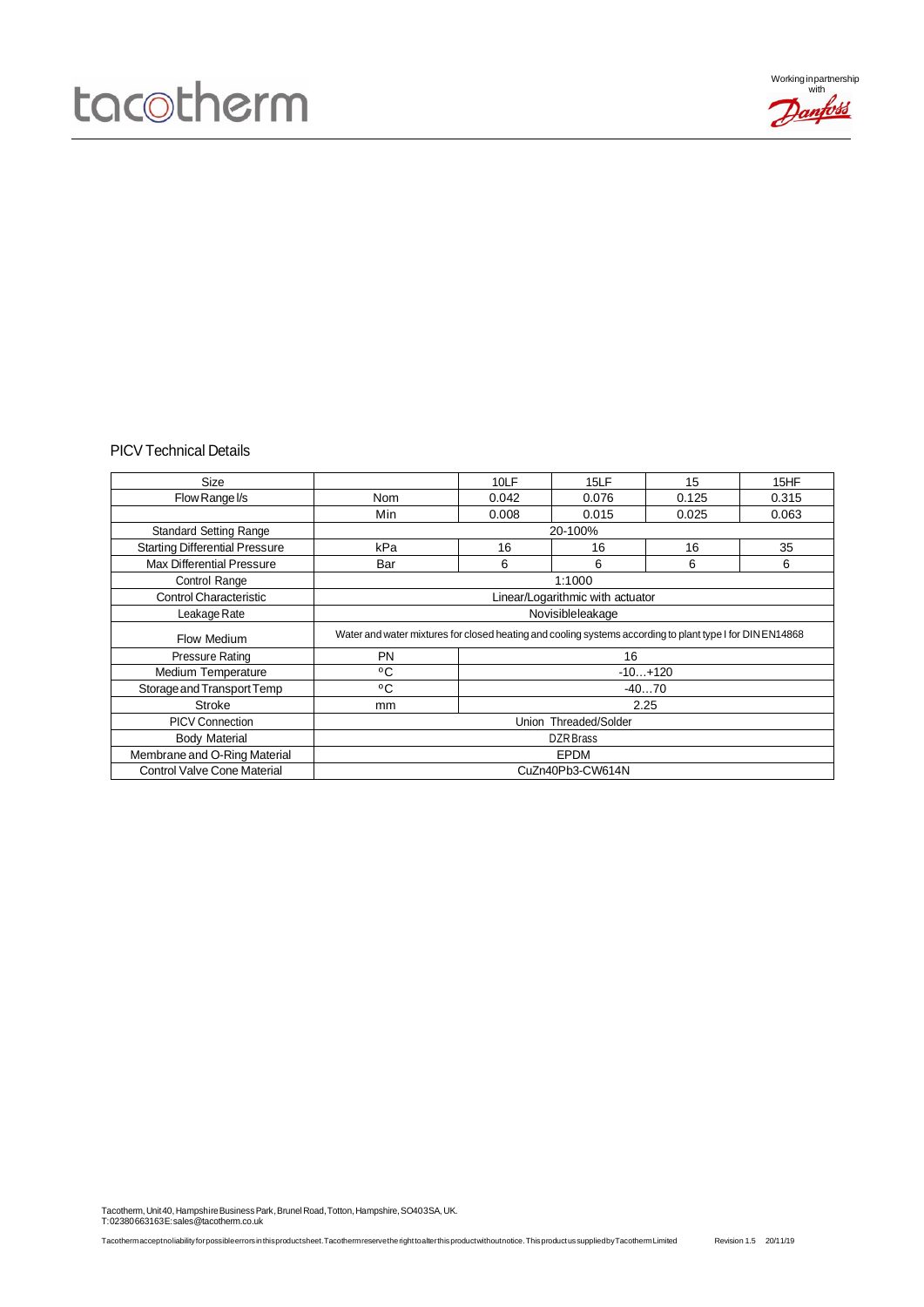Working in partnership with anfoss

Product Sheet **Product Sheet** Pre-Fabricated Terminal Assembly Type: Mini-Flush 40

### Selection Chart



Thischartisforguidanceonly.Anyselectionsmust becheckedwithaTacothermrepresentative beforeafinalselectioncanbemade.

Notes:

To select a manifold size take your required design flow rate. Find the flow points it falls between on the flow axis, draw a line horizontally. Select the manifolds in red for optimum selection.

Where you have intersected a manifold in pink, you can select this manifold, but it may not be the optimumselectionforaccurateflowmeasurement,andyoumayexperiencehighorificepressureloss. PICV flow control performance will not be affected by selection within this range.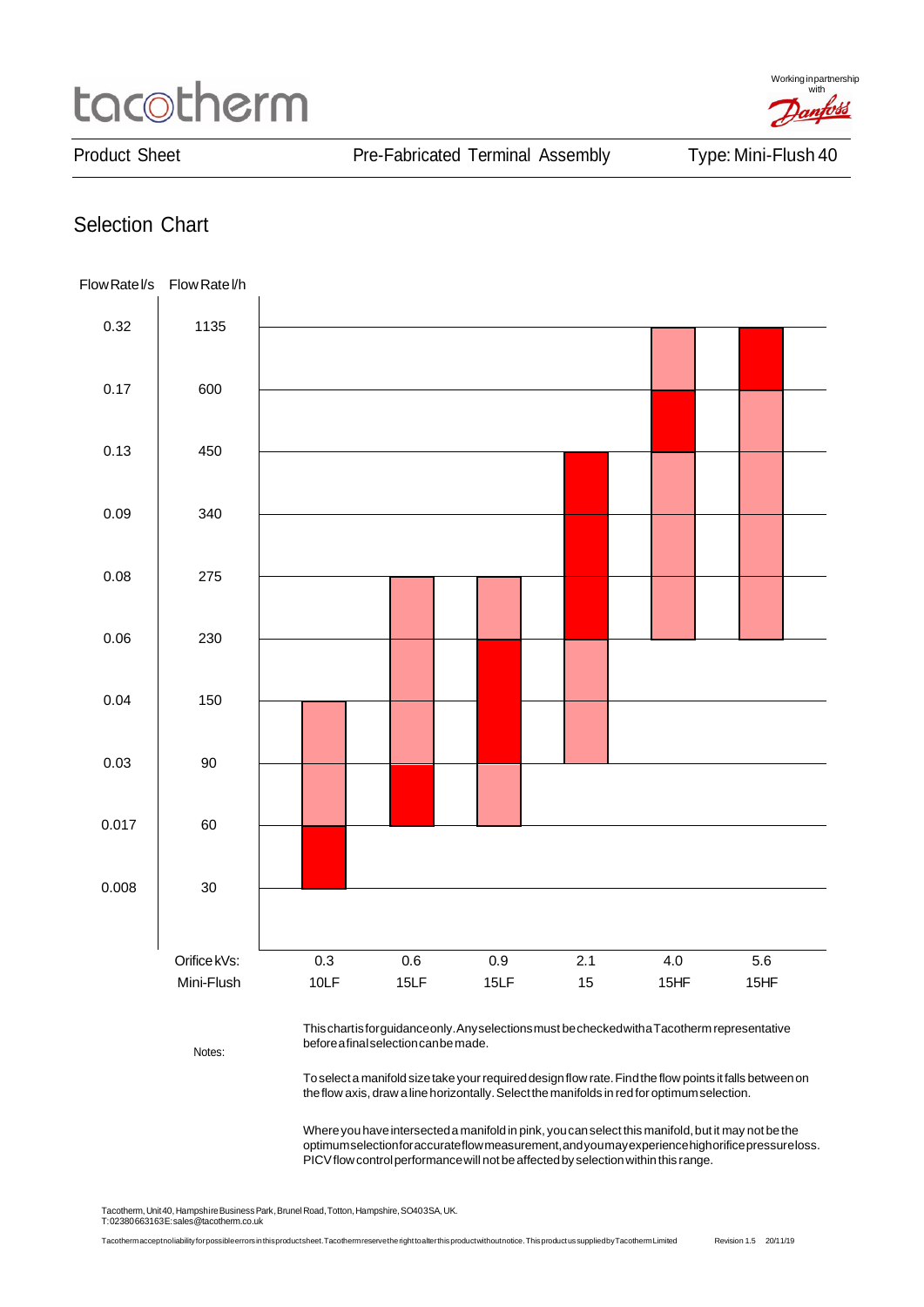Working in partnership with

## Pressure Independent Control Valve **Specification**

### Setting the AB-QM

The calculated flow can be adjusted easily without using special t

To change the presetting (factory setting is 100 %) follow the four steps below:

- ① Remove the blue protective cap or the mounted actuator
- ② Raise the grey pointer
- ③ Turn (clockwise to decrease) to the new presetting
- ④ Press grey pointer back into lock position.

After click presetting is locked.

The presetting scale indicates values from 100 % flow to 0 %. Clockwise turning would decrease the flow value, while counter-clockwise would increase it. If the valve is a DN 15 then the nom flow  $= 450$  I/h =100 % presetting. To set a flow of 270 I/h, you have to set:  $270/450 = 60\%$ .

Tacotherm recommends a presetting/flow from 20 % to 100 %. Factory presetting is 100 %.



### Verification of Flow Rate on Mini-Flush

To verify the flow rate, the following steps should be taken:

- ① Find the kVs of the measuring station on the orifice kVs chart
- $\widehat{2}$ ) Calculate the required pressure drop using the kVs and design flow rate, using the following formula:
	- Q=Kv x √∆P Note Q=m3/h, ∆P=Bar
- ③ Plug a manometer into the test points on the measuring station
- $\widetilde{4}$ ) If you are getting the required pressure, you have the desired flow rate

Manifold Type **Nominal Flow Rate** OrificeKvs<br>
100% Measuring Station Pressure Drop at PICV Setting (kPa)<br>
100% 90% 80% 70% 60% 50% 100% | 90% | 80% | 70% | 60% | 50% | 40% | 30% | 20% Miniflush 40 10LF 0.3 | 150 | 0.3 | 25.0 | 20.3 | 16.0 | 12.3 | 9.0 | 6.3 | 4.0 | 2.3 | 1.0 Miniflush 40 15LF 0.6 275 0.6 21.0 17.0 13.4 10.2 7.5 5.2 3.4 1.9 Miniflush 40 15LF 0.9 275 0.9 9.3 7.5 5.9 4.5 3.4 2.3 1.5 Miniflush 40 15 2.1 450 2.1 4.6 3.7 2.9 2.3 1.7 1.1 Miniflush 40 15HF 4.0 | 1135 | 4.0 | 8.0 | 6.5 | 5.2 | 3.9 | 2.9 | 2.0 | 1.3 Miniflush 40 15HF 5.6 1135 5.6 4.1 3.3 2.6 2.0 1.5 1.0

A guide to the expected pressure losses can be found in the chart below:

The highlighted cells indicate the best settings for flow rate measurement

Tacotherm, Unit 40, Hampshire Business Park, Brunel Road, Totton, Hampshire, SO403SA, UK. T:02380663163E[:sales@tacotherm.co.uk](mailto:sales@tacotherm.co.uk)